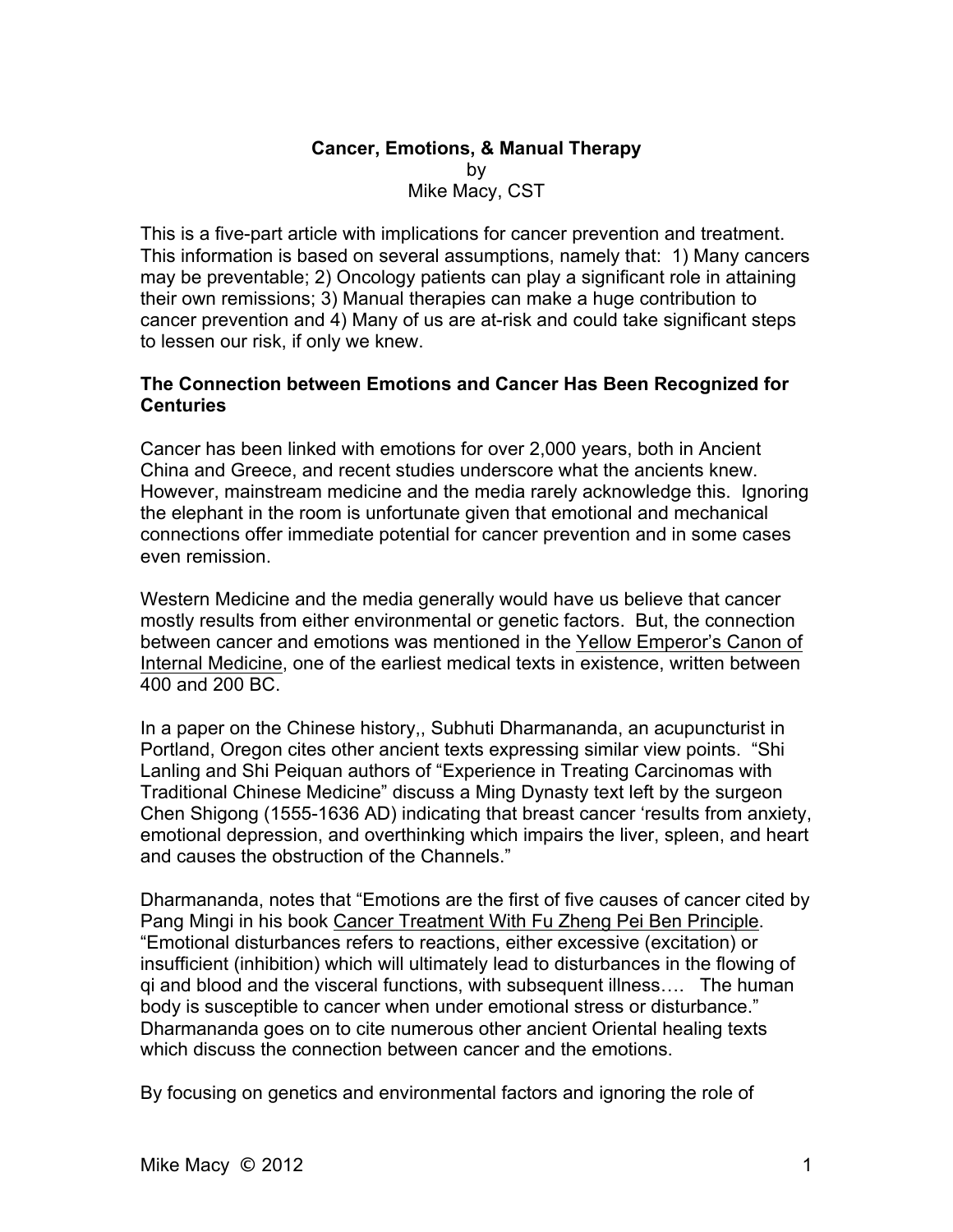mechanical factors which can lead to stagnation and mutagenic conditions in the tissues, medicine is missing golden opportunities for prevention and remission. Bodywork can release toxic emotions trapped in tissues and eliminate the stagnation that promotes DNA and cellular mutations.

#### **Modern Research on the Cancer-Emotions Connection**

We needn't rely on the ancients for body/mind/emotion/cancer connections. In "Emotions and Their Role in Cancer " W. John Dimond, M.D. and W. Lee Cowden, M.D. with Burton Goldberg discuss the relationship between emotional stress, and immune-impeding corticosteroid production. They cite several studies and recent advances in psychoneuroimmunology which establish direct links between emotions and biochemical events in the body. In other words, recent research has explained the mechanism behind what folk healers have always known, namely that emotions can manifest as physical symptoms.

The authors cite a study by a psychotherapist begun in n the 1960s that followed 1,353 inhabitants in Crvenka, Yugoslavia for a decade. Grosssarth-Maticek, the researcher, concluded that nine out of ten cases of cancer could be predicted on the basis of "an overly rational, anti-emotional, attitude and a tendency to ignore signs of poor health. On the other hand, people with low anti-emotional scores were 29 times less likely to develop cancer than those with high anti-emotional scores."

The authors mention that the longest such study to date, initiated in 1946, focused on students from the Johns Hopkins School of Medicine. "Over the course of three decades, students categorized as 'loners' who suppressed their emotions beneath a bland exterior were 16 times more likely to develop cancer than those who gave vent to their feelings. In an earlier report based on 1,337 medical students, cancer death rates correlated significantly with a lack of closeness with parents."

Given all the above, it may not be surprising that there is even a name for this cancer-prone personality, Type C. We've all heard of the Type A (Grab life by the horns; never take no for an answer), and type B, (laid back, take life as it comes. No worries.)

# **The Cancer Personality Type: Signpost To Prevention and Remission**

Another article, "Emotional Causes of Cancer – Negative Emotions in the Body Can Cause Cancer!" lists the seven leading personality traits most commonly associated with the Type C personality. These are worth repeating because readers may be able to recognize one or more of these traits in themselves, their friends, family members, or clients. Recognition could be the first step in prevention. Should you have one or more of these traits and choose to work on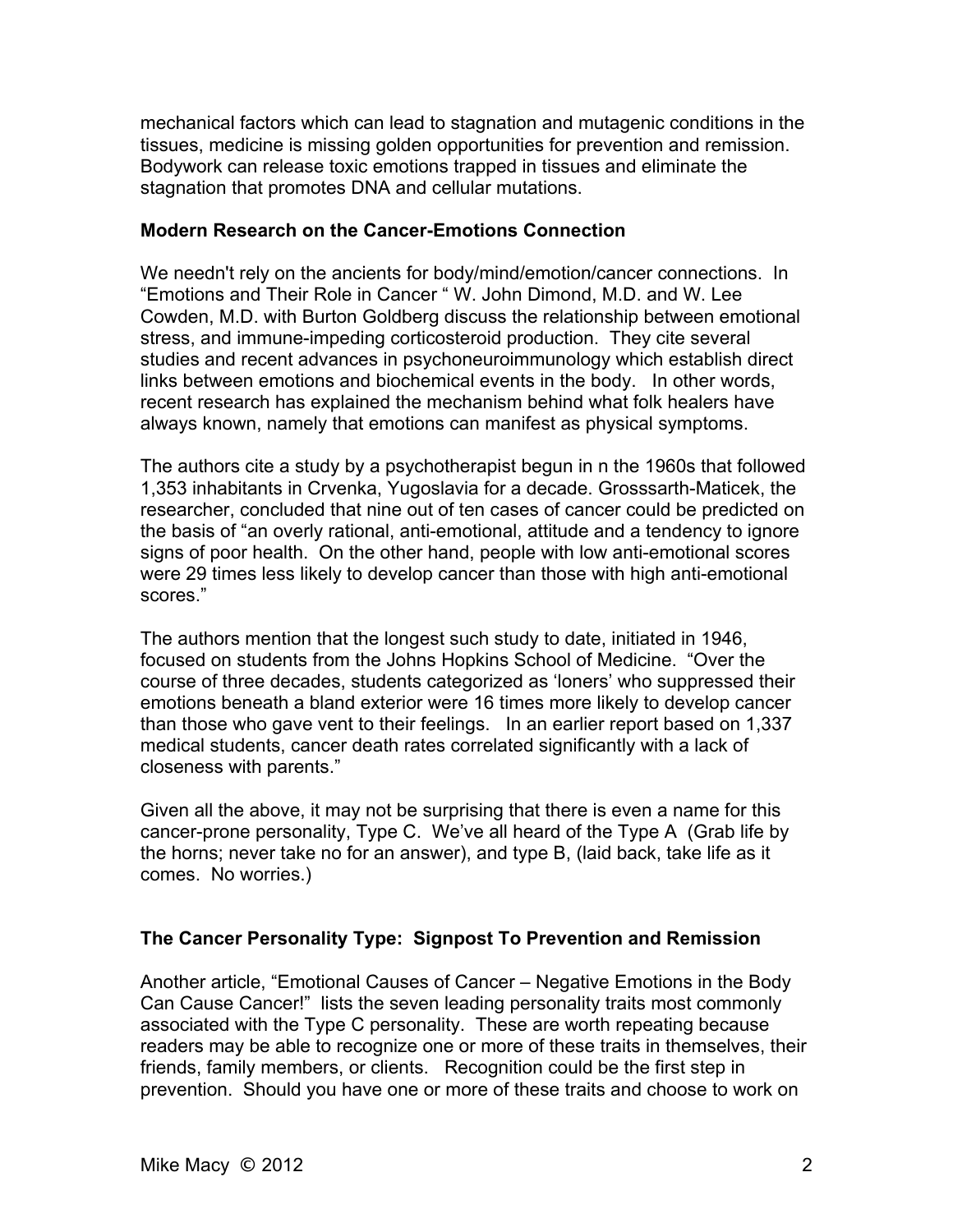it, the cancer you prevent may be your own.

Fortunately, the list easily converts into a personal growth "to-do" list. Many of the traits mentioned are common to massage professionals and other in the healing professions. Here they are:

1. Being highly conscientious, caring, dutiful, responsible, hard-working and usually of above-average intelligence.

2. Exhibits a strong tendency toward carrying other people's burdens, worries, and obligations.

3. Has a deep-seated need to make others happy. Being a "people pleaser" with a great need for approval.

4. Often lacks closeness with one or both parents, which sometimes, later in life, results in lack of closeness with others who would normally be close.

5. Harbors long-suppressed toxic emotions, such as anger, resentment and/or hostility. Usually internalizes and has great difficulty expressing such emotions

6. Reacts adversely to and often becomes unable to cope adequately with such stress. Usually experiences an especially damaging event about two years before the onset of detectable cancer. The patient is not able to cope with this traumatic event or series of events, which culminates years of suppressed reactions to stress.

7. Has an inability to resolve deep-seated emotional problems and conflicts, usually beginning in childhood, often even being unaware of their presence.

The article goes on to list and explain the Six Stages of Tumor formation: 1) Inescapable shock / Emotional Trauma; 2) Stress Suppresses the Immune System.; 3) Stress causes cell Glucose Levels to Rise; 4) Fungus Enters Cells to Feed on Glucose; 5) Fungus and cancer form symbiotic relationships; 6) Stress Stimulates Tumor Cell Growth / Metastases.

If you've experienced a major shock or share one of the above characteristics, **physician** (massage therapist/bodyworker/citizen) **heal thyself!**

HYPERLINK "http://www.raw-wisdom.com/canceremotions" **Cancer and Emotions** www.raw-wiisdom.com *by W. John Diamond, M.D. and W. Lee Cowden, M.D. with Burton Goldberg HYPERLINK "http://innerself.com/Health/emotions\_cancer.htm"http://innerself.com/Heal th/emotions\_cancer.ht*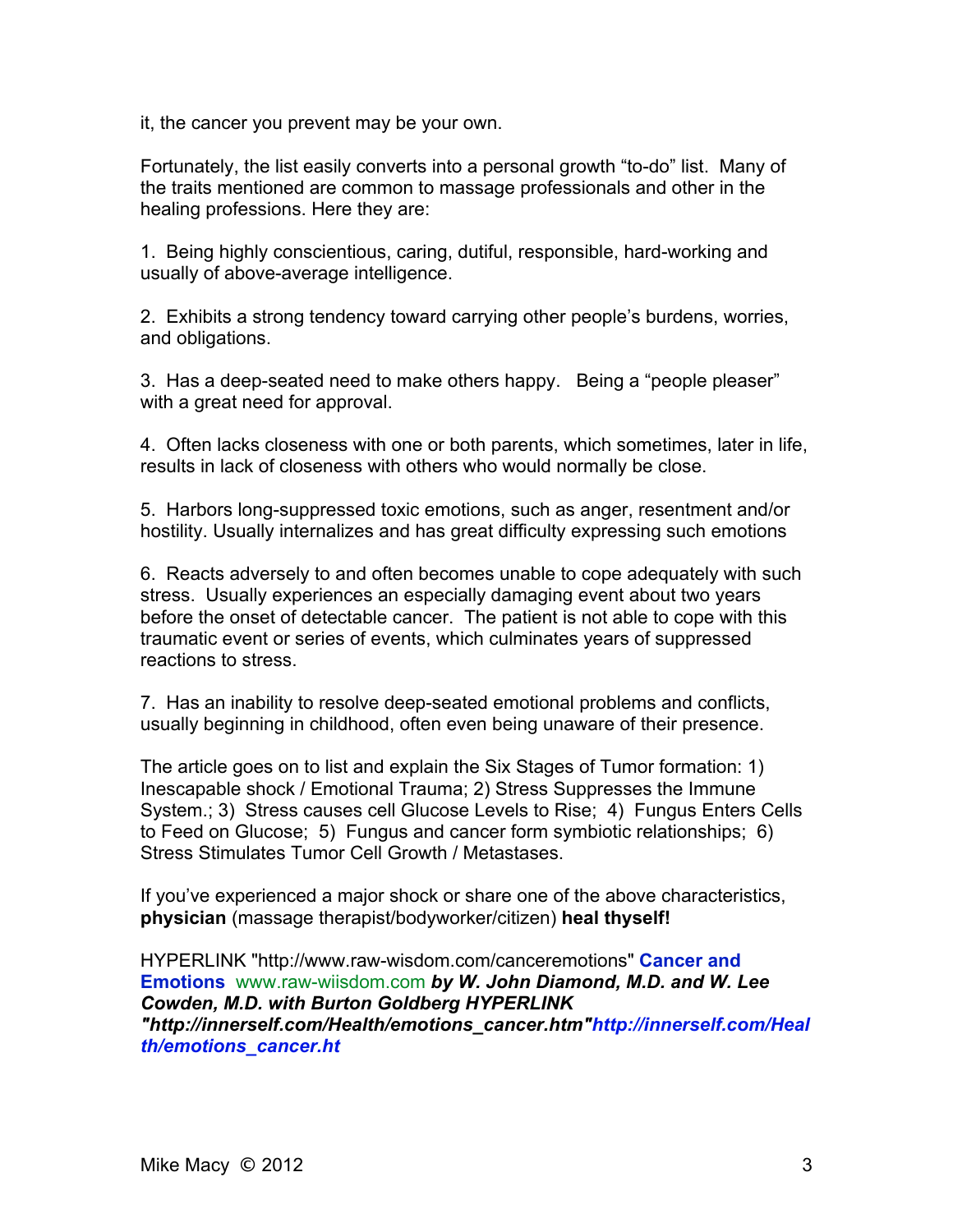#### **Different Cancers and Their Meanings**

Over the past ten years, Dr, Ryke-Geerd Hamer has examined 20,000 cancer patients with all types of cancer in Germany. A surgeon, Dr. Hamer wondered why cancer never seems to systematically spread directly from one organ to the surrounding tissue. He also noticed that all his cancer patients had had some kind of un-resolved psycho-emotional conflict prior to the onset of their disease.

X-rays showed a 'dark shadow' in exactly the same place in the brain for the same types of cancer. Dr. Hamer also found a 100% correlation between the location of the cancer in the body and the specific type of unresolved conflict. Based on these findings, Dr. Hamer suggested that unresolved conflicts lead to a gradual breakdown of the associated emotional reflex center in the brain. He further hypothesized that this center starts sending misinformation to a specific organ, producing cancer cells in these same tissues. Dr. Hamer also suggests that metastases are not the SAME cancer spreading, but the result of new, associated conflicts, such as the very stress of having cancer or cancer treatment.

Dr. Hamer found that when psychotherapy resolved the specific conflict, the cancer immediately stopped growing, the dark spot in the brain started to disappear, and healing edemas appeared around the damaged emotional center and the now inactive cancer tissue. Eventually, the body encapsulated or eliminated the diseased tissue to be replaced by normal tissue.

Dr Hamer developed a list, showing the relationship between emotional issues and various target organs, for example, cancer of the Colon: Ugly, Indigestible Conflict. These and other invaluable insights can be found at HYPERLINK "http://www.healingcancernaturally.com" www.healingcancernaturally.com.

# **The Role of Bodywork in Prevention and Remission**

It's important to emphasize that none of the above suggests that cancer patients have consciously created or are in some way responsible for their having cancer. Nonetheless, it is hoped that the information may help people understand a possible cause of a particular dis-ease and another possible avenue toward remission.

Stagnation increases the chances of mutations. Manual therapies like massage and lymphatic drainage can release restrictions and toxic emotions, thereby improving fluid exchange and may help prevent cancers.

The emotional and spiritual causes of stagnation may be less obvious, but they are certainly no less common. Any time we receive an emotional overload, our Central Nervous System transfers the emotion and its energy to the body's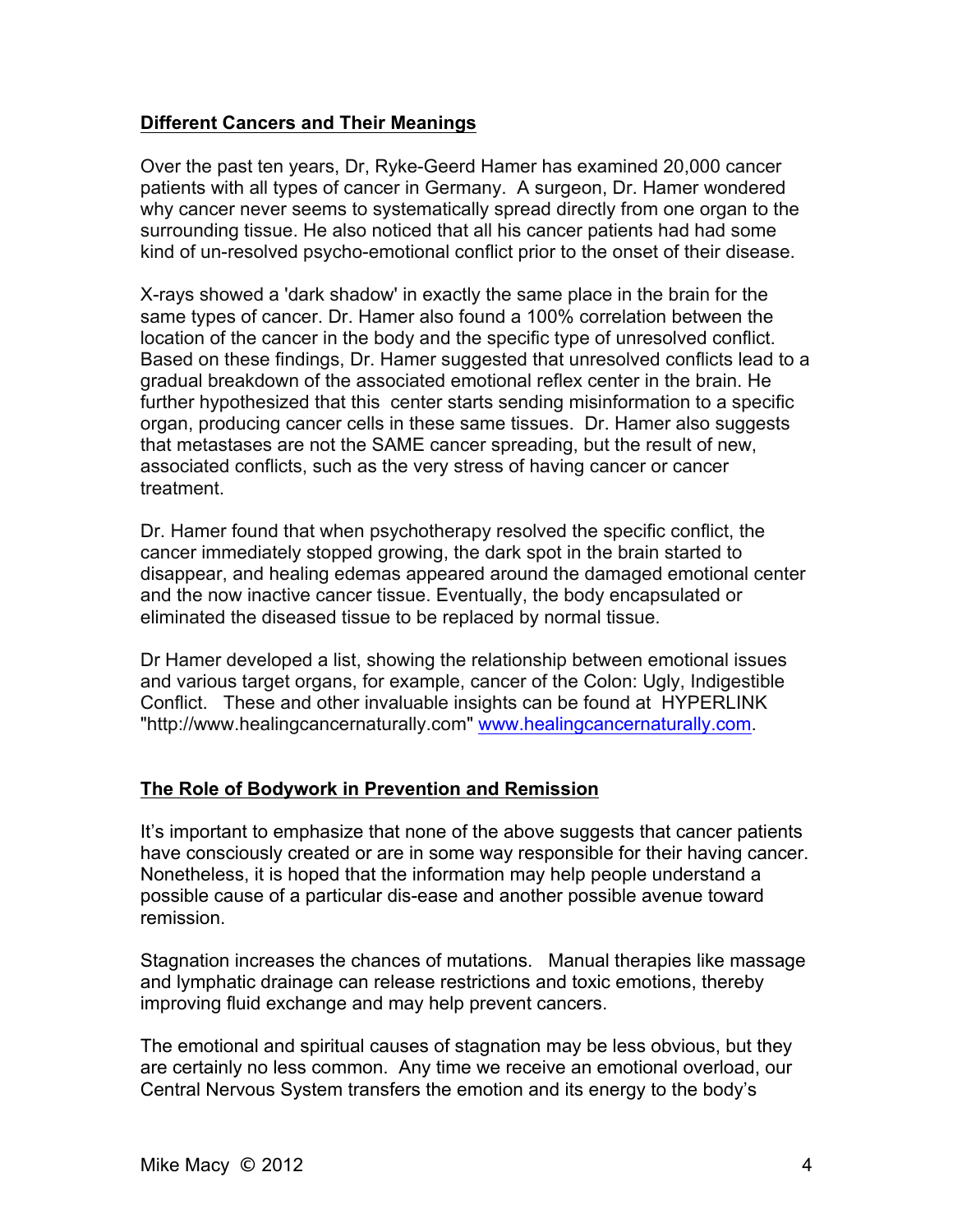tissues; this is all done subconsciously/automatically. This transfer enables us to keep functioning, to do what we have to do to survive. The emotion and its energy stays parked in the tissue until we are ready to deal with it. Typically, though, because the transfer was subconscious, we don't release the content later. Nonetheless, it takes a certain amount of energy to hold this "content" in place, in fact, more and more energy over time. And this holding translates into stagnation.

By finding areas of stagnation, bodywork often uncovers the buried content and eliminates the associated stagnation. This is why emotional release work is potentially fertile therapeutic ground for cancer prevention and treatment and can be immensely satisfying for practitioner and patient alike.

Manual therapists are in a unique position to provide safe, appropriate touch. In other words, we can help prevent cancers, our own and others'. Most doctors cannot or will not take an hour with a patient and most of them do not have the training or inclination to do manual therapy. On the other hands, that's what manual therapists do. And they may contact the very tissues where many of these toxic emotions await discovery and release.

The potential of working in the tissue is enormous, because the tissues are where everything--body/mind/spirit/and emotions--comes together. This is precisely where the nervous system dumps emotional overloads. Merely by providing safe, informed touch, a bodyworker may disarm one of these carcinogenic, buried-emotion, time bombs. In providing a safe, intimate setting, a person who might otherwise not open up to anyone else (Type C Personality) , may begin learning a new, healthier way of being. Bodyworkers who have the inclination and training to work with the emotions have an even greater chance of preventing cancer.

The website HYPERLINK "http://www.healingcancernaturally.com/emotionsand-cancer-healing.html" http://www.healingcancernaturally.com/emotions-andcancer-healing.html also cites interesting research on the power of prayer and positive and negative emotions on DNA and immunity.

#### References

"How Emotions May Contribute To Cancer", Dharmananda, Subhutia. ww.itmonline.org/arts/cancemo.htm

"Emotional causes of Cancer—Negative Emotions in the Body Can Cause Cancer" http://www.articlesbase.com/cancer-articles/emotional-causes-ofcancer-negative-emotions-in-the-body-can-cause-cancer-

Emotions and Their Role in Cancer, Diamond, W. John, M.D. Cowden, W. Lee, M.D.; with Goldberg, Burton. http"//innerself.com/Health/emotions\_cancer.htm